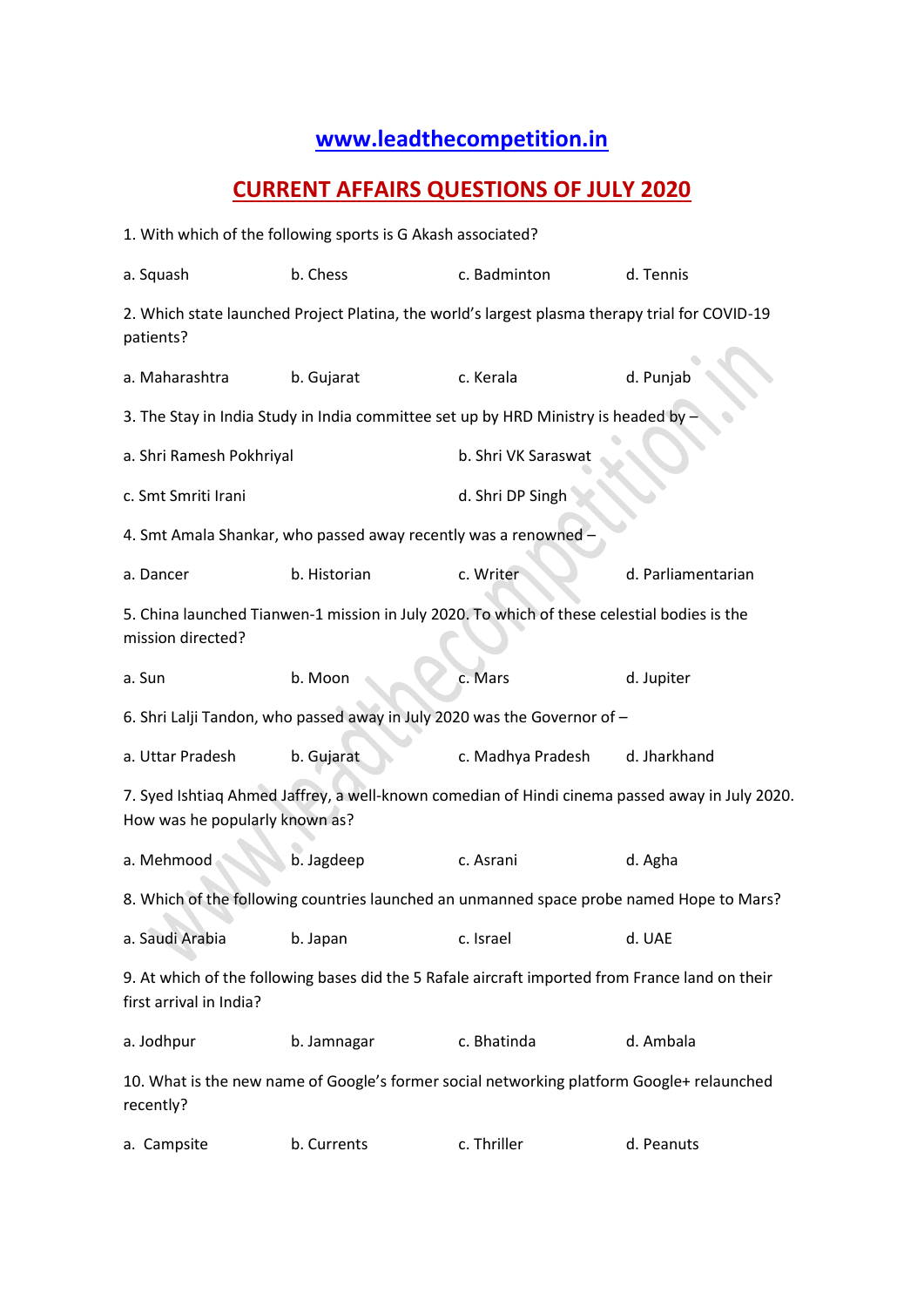11. Which of these animation films was directed by Arnab Chaudhuri, who was posthumously awarded Legend of Animation award by Toonz Media group?

| a. Ramayana the epic                                                                                                                                               |                                                                                                  | b. Bal Hanuman                |                                                                                                 |  |  |  |  |
|--------------------------------------------------------------------------------------------------------------------------------------------------------------------|--------------------------------------------------------------------------------------------------|-------------------------------|-------------------------------------------------------------------------------------------------|--|--|--|--|
| c. Chhota Bheem - Himalayan Adventures                                                                                                                             |                                                                                                  | d. Arjuna, the Warrior Prince |                                                                                                 |  |  |  |  |
|                                                                                                                                                                    | 12. Which of the following is the new name of helicopter launched Nag missile, Helina?           |                               |                                                                                                 |  |  |  |  |
| a. Dhruvastra                                                                                                                                                      | b. Brahmastra                                                                                    |                               | d. Indirastra                                                                                   |  |  |  |  |
| 13. What is name broadly given to short term insurance policies launched to provide cover<br>against treatment costs for patients affected by Corona virus?        |                                                                                                  |                               |                                                                                                 |  |  |  |  |
| a. Corona Shakti                                                                                                                                                   | b. Corona Dhal                                                                                   | c. Corona Kavach              | d. Corona Bima                                                                                  |  |  |  |  |
| 14. Which of the following dates is observed as World Population Day?                                                                                              |                                                                                                  |                               |                                                                                                 |  |  |  |  |
| a. July 1                                                                                                                                                          | $b.$ July 11                                                                                     | c. July 21                    | d. July 31                                                                                      |  |  |  |  |
| 15. Which of the following is the correct order of countries in terms of generation of e-waste as<br>per UN Global e-Waste Monitor 2020?                           |                                                                                                  |                               |                                                                                                 |  |  |  |  |
| a. China - India - USA                                                                                                                                             |                                                                                                  | b. India - USA - China        |                                                                                                 |  |  |  |  |
| c. China - USA - India                                                                                                                                             |                                                                                                  | d. USA - China - India        |                                                                                                 |  |  |  |  |
|                                                                                                                                                                    | 16. Overdraft: Saving the Indian Saver is a book written by -                                    |                               |                                                                                                 |  |  |  |  |
| a. S Jaishankar                                                                                                                                                    | b. Raghuram Rajan                                                                                | c. Viral Acharya              | d. Urjit Patel                                                                                  |  |  |  |  |
| from France to India?                                                                                                                                              | 17. In which of the following countries did the 5 Rafale aircraft make a stopover on their route |                               |                                                                                                 |  |  |  |  |
| a. UAE                                                                                                                                                             | b. Qatar                                                                                         | c. Afghanistan                | d. Iran                                                                                         |  |  |  |  |
| 18. New Supreme Court building of which of the following countries was inaugurated by the<br>Prime Minister Shri Narendra Modi in July 2020?                       |                                                                                                  |                               |                                                                                                 |  |  |  |  |
| a. Singapore                                                                                                                                                       | b. Malaysia                                                                                      | c. Mauritius                  | d. Sri Lanka                                                                                    |  |  |  |  |
| July 2020?                                                                                                                                                         |                                                                                                  |                               | 19. What was the name of the Comet which was closest to the Sun and visible to the naked eye in |  |  |  |  |
| a. Borelly                                                                                                                                                         | b. Neowise                                                                                       | c. Holmes                     | d. Machholz                                                                                     |  |  |  |  |
| 20. Aditya, India's first solar-powered ferry recently won the Gustave Trouve Award for<br>Excellence in Electric Boats and Boating. Where does the ferry operate? |                                                                                                  |                               |                                                                                                 |  |  |  |  |
| a. West Bengal                                                                                                                                                     | b. Gujarat                                                                                       | c. Andhra Pradesh             | d. Kerala                                                                                       |  |  |  |  |